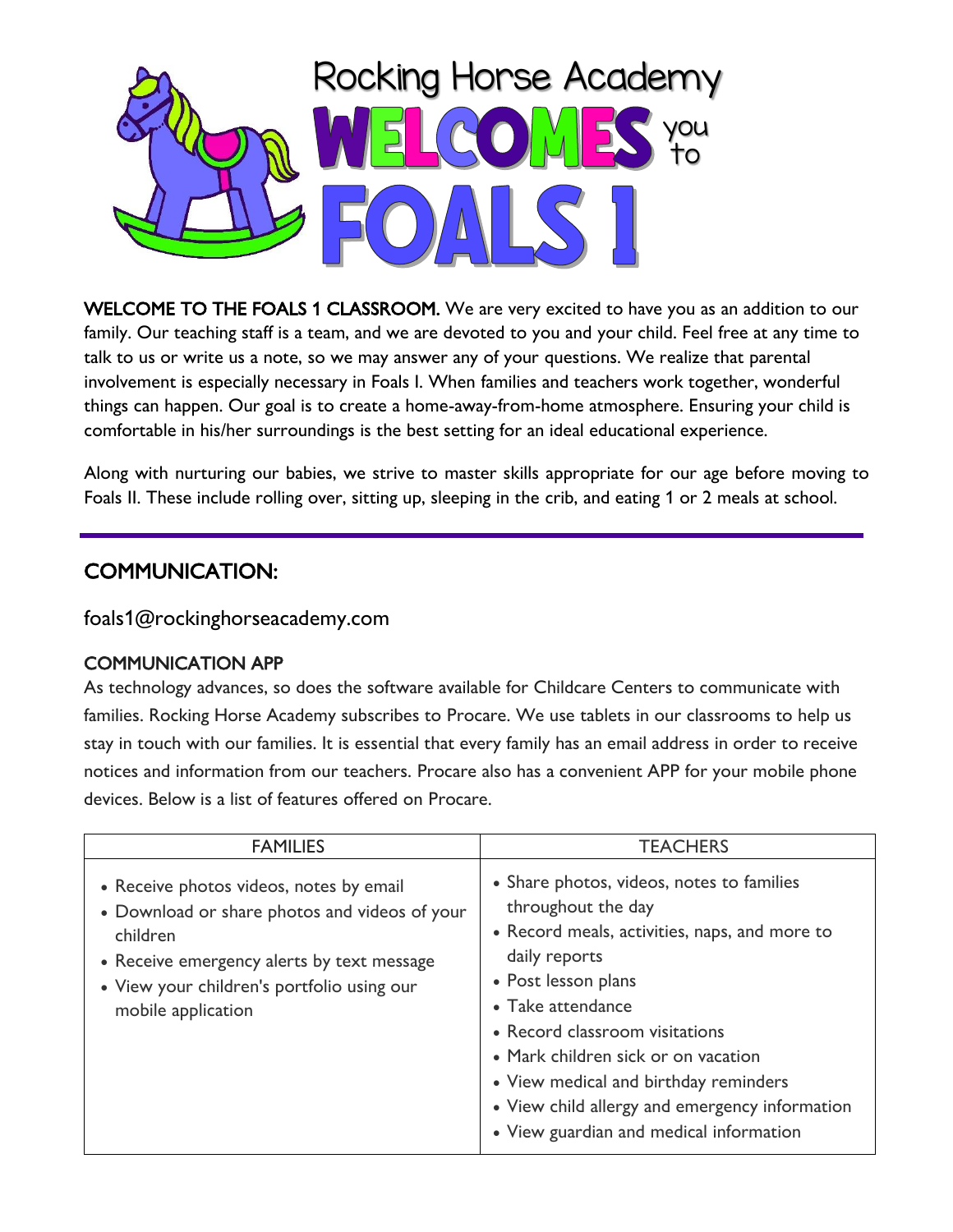The Procare system is our way of ensuring safety and providing communication for all of our staff and families. Families may also send a note to the teacher letting us know anything that might help us to understand your child better or be more observant about. Make sure use Procare to send us any notes or give special instructions for that day. For example: "Motrin at 11:00" or "No juice today," "Mark has a diaper rash." You will be able to see when your child's diapers are changed, what he/she ate, and if he/she needs any supplies. The teachers will post notes to you about your child's activities and achievements.

Communication between families and the child's teacher is vital. As a team of teachers, we try very hard to communicate with each other about what might occur before or after our shifts. The more you tell us about your child's personality and how you manage behavior, the better we can partner with you.

#### EARLY GOALS INCLUDE:

- $\boxtimes$  Sitting up by himself/herself
- $\boxtimes$  Roll over from back to tummy
- $\boxtimes$  Provide sufficient tummy time
- $\boxtimes$  Promote crawling
- $\boxtimes$  Adding cereal and baby foods to the diet

#### CLASSROOM SUPPLIES:

We are asking for the following items for each child:

- 1. Bottles with bottle caps labeled with first name and last initial prefilled with water & premeasured formula cup or breast milk in labeled packets
- 2. Extra food/formula/breast milk for emergency
- 3. Pacifiers *without* connecting clip (if you use them)
- 4. 2-3 changes of clothing---weather appropriate, including jackets/sweaters for walks
- 5. Diapers, wipes, diaper creams, teething gel (must be 4 mos. to use)
- 6. Sleeping Sack with zipper and sleeveless (optional) [Blankets are not allowed]
- 7. Gas drops, saline drops, nasal aspirator (optional)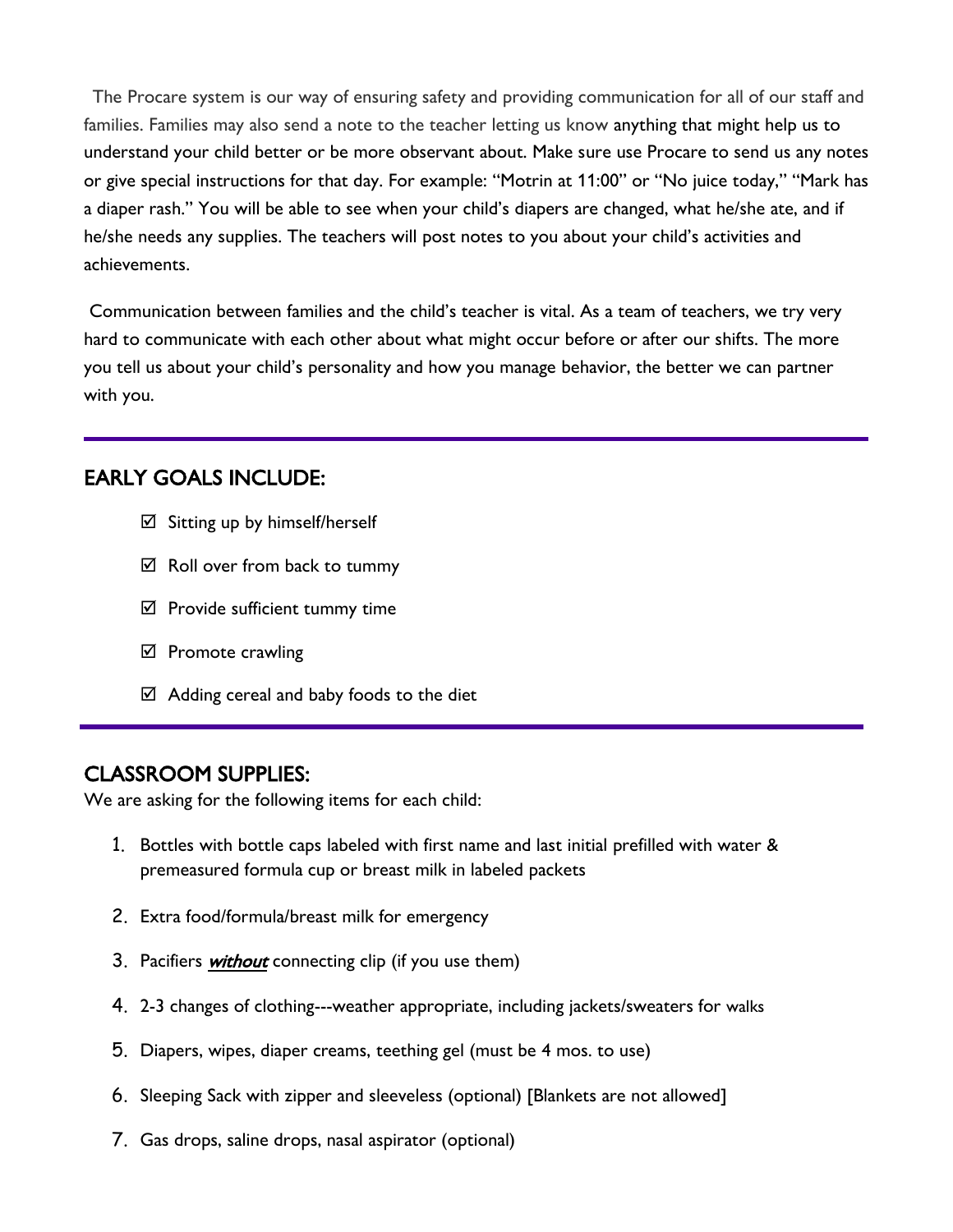- 8. Disposable or inexpensive digital cameras (optional)
- 9. 5 Family photos for our bulletin boards (optional)
- 10. Mobile or something for the crib (optional)

# PLEASE LABEL EVERY THING YOU SEND TO SCHOOL WITH CHILD'S FIRST NAME AND LAST INITIAL

#### CLASSROOM GENERAL RULES:

- $\diamondsuit$  Please send any special instructions or concerns to Procare, and we'll keep you informed about your child's day. Be sure to let us know about medications and sign those in at the front desk.
- $\diamondsuit$  Be sure to provide and replenish extra clothing, underwear, and socks. Label everything with your child's name, especially jackets and sweaters.

#### CUBBIES & DRESSERS:

Your child will have a cubby in the room and dresser drawer. The dresser drawer is for extra clothing and jackets, supply of diapers, extra wipes, extra formula, and other personal items. The cubby is by our changing table where we keep the daily supply of diapers, creams, and wipes.

You are welcome to bring a diaper bag and leave it under the crib during the day.

#### EATING:

We will make every attempt to keep your baby on the requested schedule you completed on the CHILD INFORMATION SHEET. Unless specifically requested, we do not wake babies to feed them. Babies usually will wake up when they are hungry. You will be asked to check this sheet each month to revise it. If the instructions remain the same, sign and date again.

- Bottles must be prepared and ready to warm. One clean bottle for each feeding
- No glass bottles allowed
- Bottles may be filled with water and a separate container with pre-measured formula may be brought. We will mix and feed.
- Label bottles with baby's first and last name and the tops with baby's initials
- Only formula or breast milk may be given in bottles. WE WILL NOT administer medication or cereal in a bottle without a doctor's note.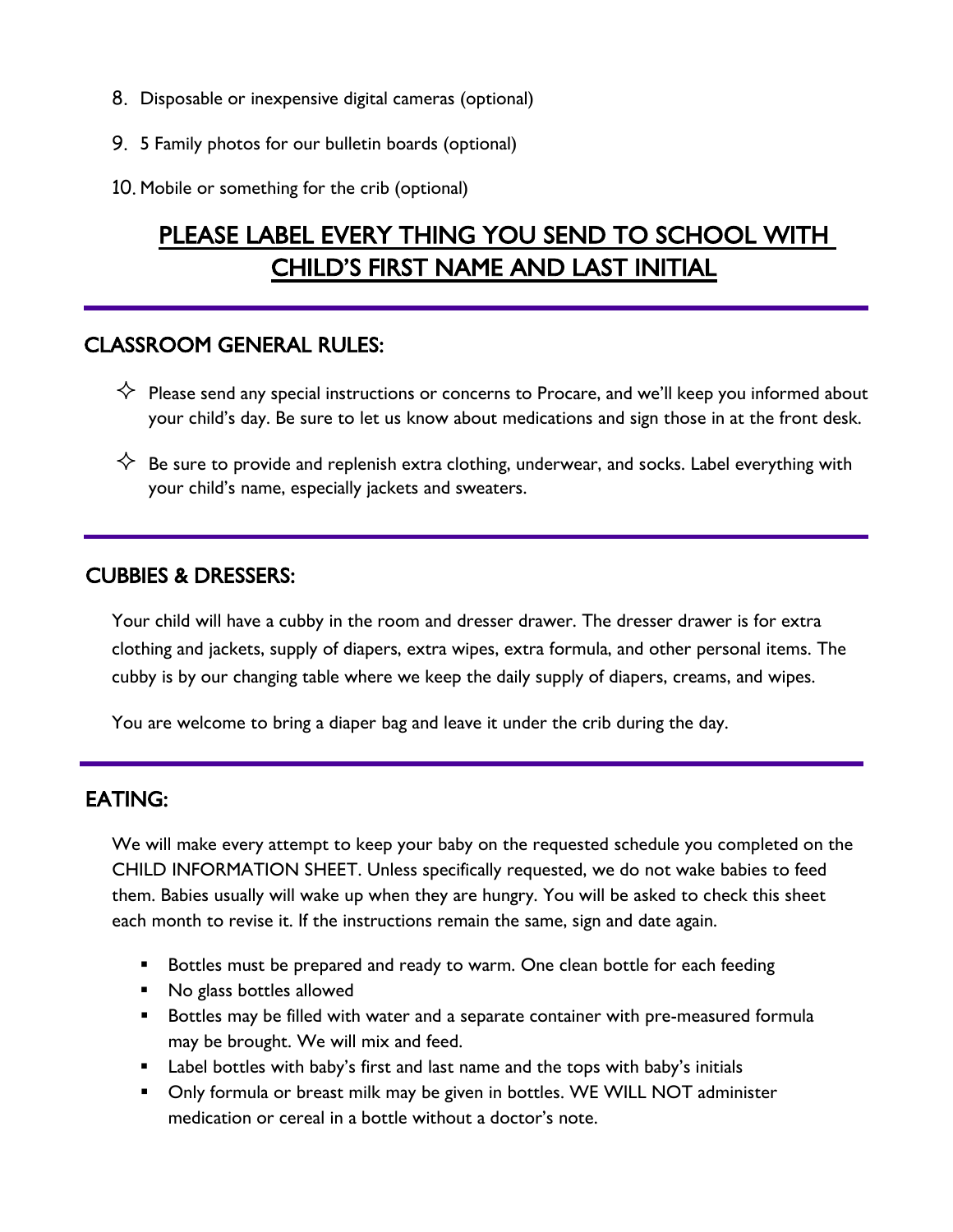■ When your baby is ready for spoon food, please have them accustomed to the spoon before we feed them here. Also, try foods at home in advance so we will not have to be concerned about allergic reactions. We provide bowls and spoons.

We also have a refrigerator in our room to store breast milk and other items as needed.

#### NAP:

Licensing requires that each infant must have his/her own crib. We ask that you acclimate your baby to sleeping in the crib before starting in Foals 1. This will help your child adjust to our classroom.

We also have swings and bouncers for all of the babies to enjoy activity time or to help soothe and calm your baby.

### ILLNESS POLICY/ACCIDENT REPORT:

When your child shows certain symptoms to indicate he/she might not be feeling well, we will first give you a courtesy call to let you know what we are observing. If the symptoms become worse, we will call you to pick up your child immediately. Children who are possibly contagious cannot remain with the group.

The school's policy for sending a child home is a fever under the arm of 100 degrees, vomiting, and/or two or more cases of diarrhea. If the child demonstrates any of these symptoms, your teacher will call you to pick up your child. You will also receive an ILLNESS REPORT upon arrival. Your illness report will include child's symptoms and the earliest date he/she may return to school. All children must be fever-free, without the use of fever-reducing medication, diarrhea-free, and no vomiting for 24-48 hours before returning to school. Please call us and let us know if your child is ill with a contagious disease so we can post a notice to let other families know about the illness.

Most over the counter medications require a doctor's note to be given at school. We must have the note to administer Tylenol, Motrin, and other cold medications and any creams that are not for infants.

Our policy allows you 90 minutes to pick up your child once we begin trying to make contact.

In the event your child is hurt during the course of the day, you will be notified by an OUCH REPORT. If your child needs medical attention, you will be notified immediately. Feel free to ask your teachers any questions or give us a call at 405-3700 ext. 122.

The teachers in the Foals 1 classroom are looking forward to having your child in our room. And at any time if you have any question please call or stop by and speak to one of the teachers in the room.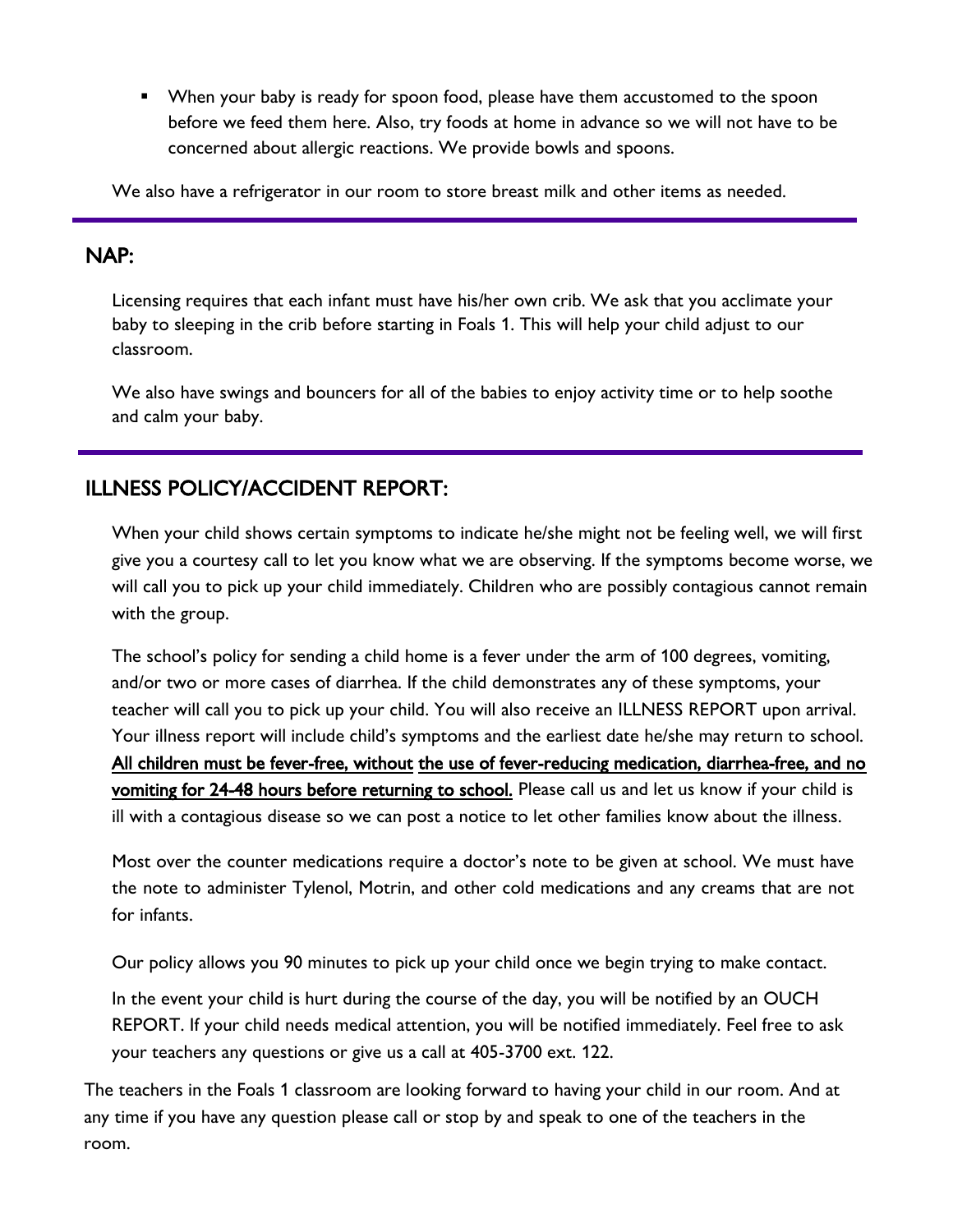# Developmental Guide for Infants

The early years are the most important in your child's life. That's why it is so important that you talk to your child, hug your child, play music for your child, and read to your child. Doing these things even when your child is still an infant will help form the person your child will become.

Remember, every child is unique. Also, every family is unique. It only makes sense that every parenting style will be unique as well. However, there are a few things that every family can do that will help rear a happier, healthier child. Please read this guide to find suggestions that will help you at different stages of your child's development.

Parenting isn't an easy job but is one of the most rewarding things you'll ever do. Enjoy it!

### Sensory

Touching and exploring different things is very important Learns by putting everything in mouth Learns what their body can do by moving Needs to have locations changed often Memory starts to develop

## Fine Motor

Opens and closes fingers Grasps small objects for small periods of time Transfers object from one had to another Bangs, pounds, and then points Places objects in and out of a container

## Social and Emotional

Quiets down, moves eyes, or changes expression when hears voice of parent/guardian, may show fear of strangers Needs a lot of physical contact with adult (cuddling, massage, playing)

## Physical Development

Opens mouth at sight of food Muscle is 25% of body weight Sees objects up to 8" away Central incisors emerge (5-10 months) Holds bottle Assists in feeding Transitions to wearing shoes Transitions to table food and sippy cup Soft spot in head begins to close